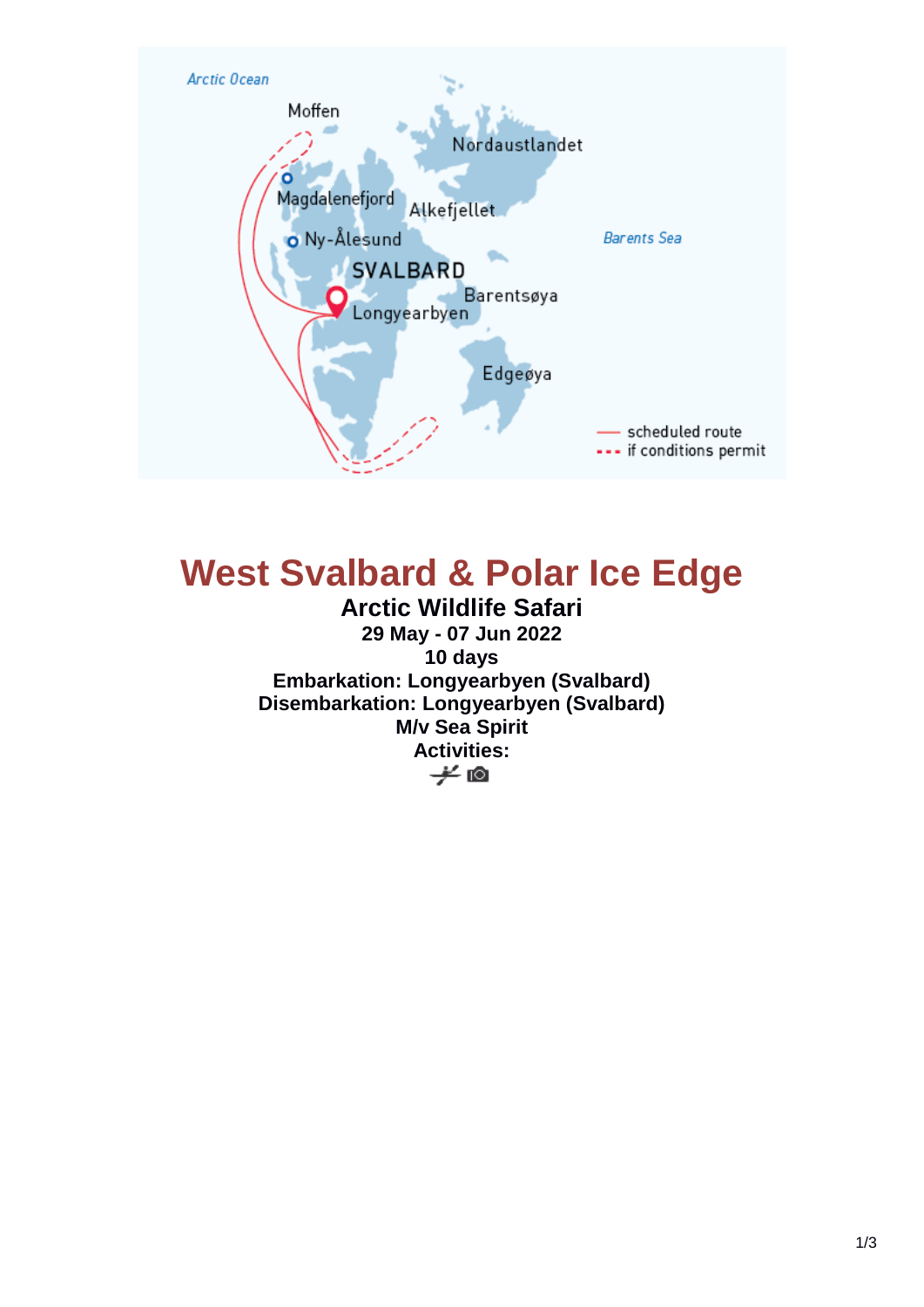## **Itinerary**



### **Day 1: Arrive in Longyearbyen, Svalbard (hotel night)**

Welcome to Longyearbyen, the administrative center of Svalbard and starting point of our Arctic expedition. At the Longyearbyen airport, you will be greeted by our staff and transferred to a quality hotel, which has been arranged by us and is included in the price of the program. Since guests will be arriving on various flights during the day, we ask you to stop by our Poseidon Welcome Desk at the hotel where you will receive some preliminary information and suggestions for dining (on your own today).

Depending on your flight's arrival, you may have time to visit some of the town's cafes, restaurants, shops and post office. If you notice that daytime has stretched well into the evening, get used to it! The sun won't set for the entire duration our time in

Svalbard!



### **Day 2: Visit to Barentsburg and Coal Mine №3**

Following an early breakfast at the hotel, you will be transferred to the pier to embark a high-speed catamaran for our tour to Barentsburg, a little piece of Russian in the Svalbard Archipelago. With about 450 inhabitants, it's the second-largest settlement on Svalbard. Along the way, guides will share their knowledge and stories about bird cliffs, abandoned settlements and other sights, with arrival expected mid-morning.

While Norway has sovereignty over Svalbard, an international treaty gives some countries the right to mine on the archipelago. This has resulted in a functional Russian community – including schools, a hospital, cultural and sports buildings – all with a Norwegian postal code and phone numbers! A walking tour with local guide will take approximately one hour, with some time for

yourself and a coffee or beer at the café. Back on board the catamaran at noon, we head out of Grønfjord back to Longyearbyen. You will be transferred to the hotel, where an included lunch will be served.

This afternoon, we'll learn why Longyearbyen was settled in 1906, the idea of an American mining industrialist, John Munro Longyear. While he sold his stake before WWI to a Norwegian company, mining remained the primary economic force here through the end of the 20th century. Just one mine remains functional, but we can visit a closed mine, Number 3. Support buildings, equipment and the mine itself – mostly intact from the final production days 25 years ago – will give you a true sense of the operation. Following a guided tour, enjoy a festive underground dinner with your fellow travelers before transferring back to the hotel.



### **Day 3: Tour of Surrounding Area, Svalbard Museum and Welcome Aboard**

There's time for a leisurely breakfast this morning and getting luggage ready for the ship. At 11:00, local guides will accompany you on a motorcoach tour of the area followed by the excellent Svalbard Museum. Return to the hotel for an included lunch and briefing. Later this afternoon, you'll be transferred to the pier and your home-away-from-home, the expedition vessel Sea Spirit.

Get settled in your spacious suite and explore the ship; enjoy some coffee, tea and snacks in the lounge. After getting underway, a full schedule of activities kicks off with informative briefings and introductions from your expedition staff. After the first

of many enjoyable dinners aboard, step out onto the open decks to admire the gorgeous scenery in 24-hour daylight as we pass through the wildlife-rich waters of Isfjorden.